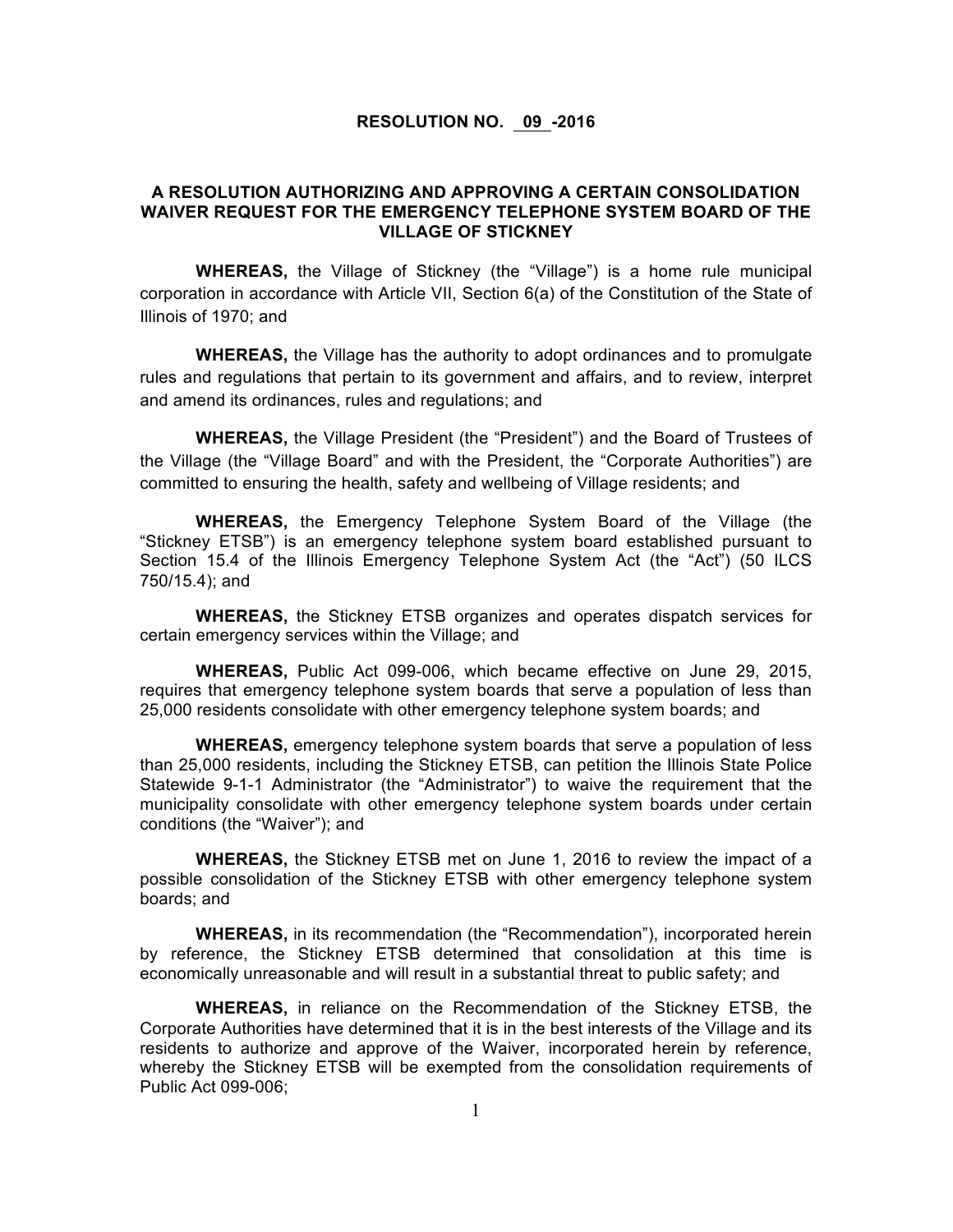## **NOW, THEREFORE, BE IT RESOLVED BY THE PRESIDENT AND BOARD OF TRUSTEES OF THE VILLAGE OF STICKNEY, COOK COUNTY, ILLINOIS, as follows:**

**SECTION 1: RECITALS.** The facts and statements contained in the preamble to this Resolution are found to be true and correct and are hereby adopted as part of this Resolution.

**SECTION 2: PURPOSE.** The purpose of this Resolution is to authorize the President or his or her designee to authorize and approve of the submission of the Waiver to the Administrator by the Stickney ETSB and to further authorize the President or his or her designee to take all steps necessary to carry out the terms and intent of this Resolution and to ratify any steps taken to effectuate those goals.

**SECTION 3: AUTHORIZATION**. The Village Board hereby authorizes and directs the President or his or her designee to authorize and approve the submission of the Waiver to the Administrator and to ratify any and all previous action taken to effectuate the intent of this Resolution. The Village Board further authorizes and directs the President or his or her designee to execute such documentation as may be necessary for the submission of the Waiver, with such insertions, omissions and changes as shall be approved by the President and the Village Attorney. The Village Clerk is hereby authorized and directed to attest to any documentation as may be necessary to carry out and effectuate the purpose of this Resolution. The Village Clerk is also authorized and directed to affix the Seal of the Village to such documentation as is deemed necessary. The officers, agents and/or employees of the Village shall take all action necessary or reasonably required by the Village to carry out, give effect to and consummate the purpose of this Resolution and shall take all action necessary in conformity therewith.

**SECTION 4. HEADINGS.** The headings of the articles, sections, paragraphs and subparagraphs of this Resolution are inserted solely for the convenience of reference and form no substantive part of this Resolution nor should they be used in any interpretation or construction of any substantive provision of this Resolution.

**SECTION 5. SEVERABILITY.** The provisions of this Resolution are hereby declared to be severable and should any provision of this Resolution be determined to be in conflict with any law, statute or regulation by a court of competent jurisdiction, said provision shall be excluded and deemed inoperative, unenforceable and as though not provided for herein and all other provisions shall remain unaffected, unimpaired, valid and in full force and effect.

**SECTION 6. SUPERSEDER.** All code provisions, ordinances, resolutions, rules and orders, or parts thereof, in conflict herewith are, to the extent of such conflict, hereby superseded.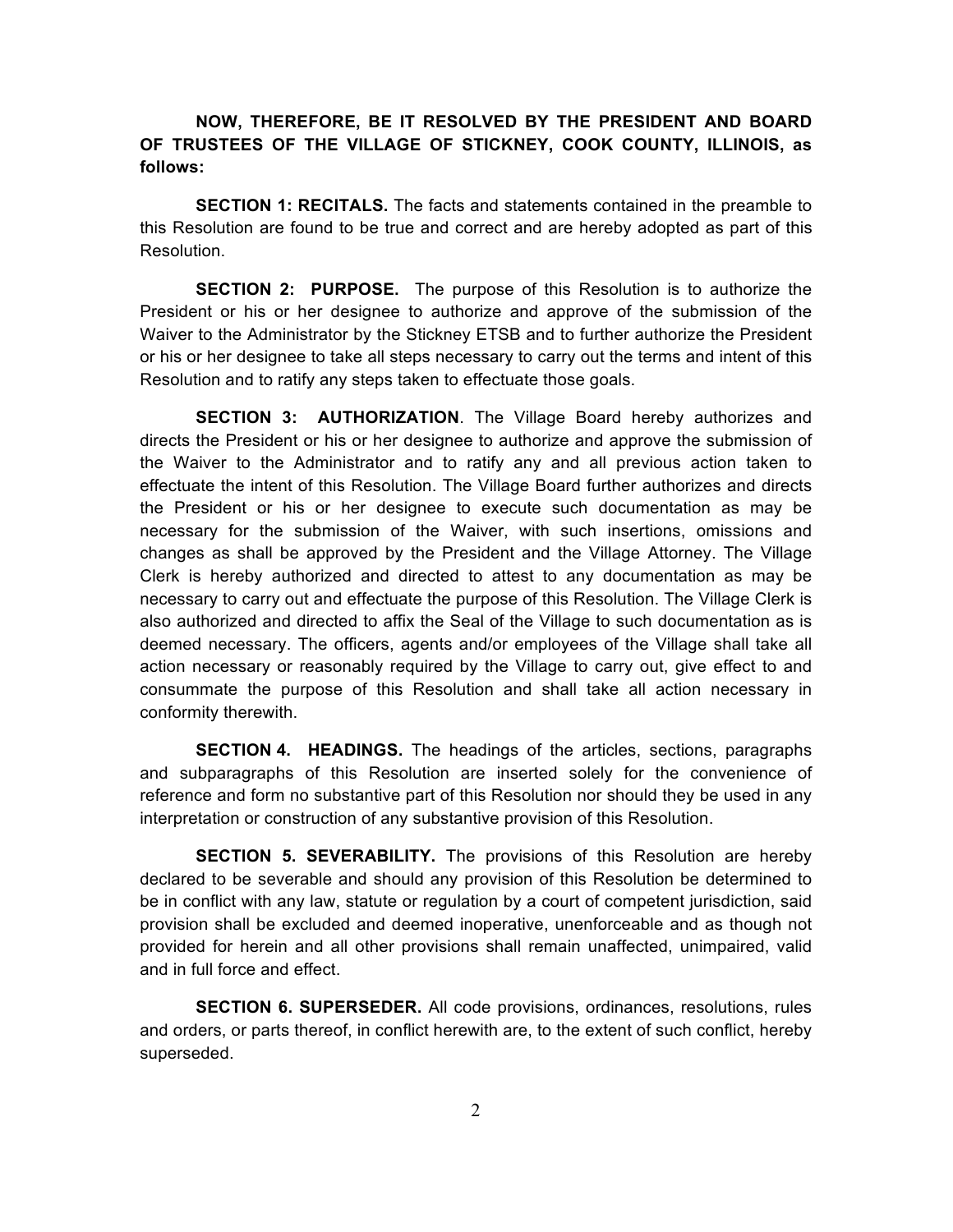**SECTION 7. PUBLICATION.** A full, true and complete copy of this Resolution shall be published in pamphlet form or in a newspaper published and of general circulation within the Village as provided by the Illinois Municipal Code, as amended.

**SECTION 8. EFFECTIVE DATE.** This Resolution shall be effective and in full force immediately upon passage and approval as provided by law.

## **(REMAINDER OF THIS PAGE INTENTIONALLY LEFT BLANK)**